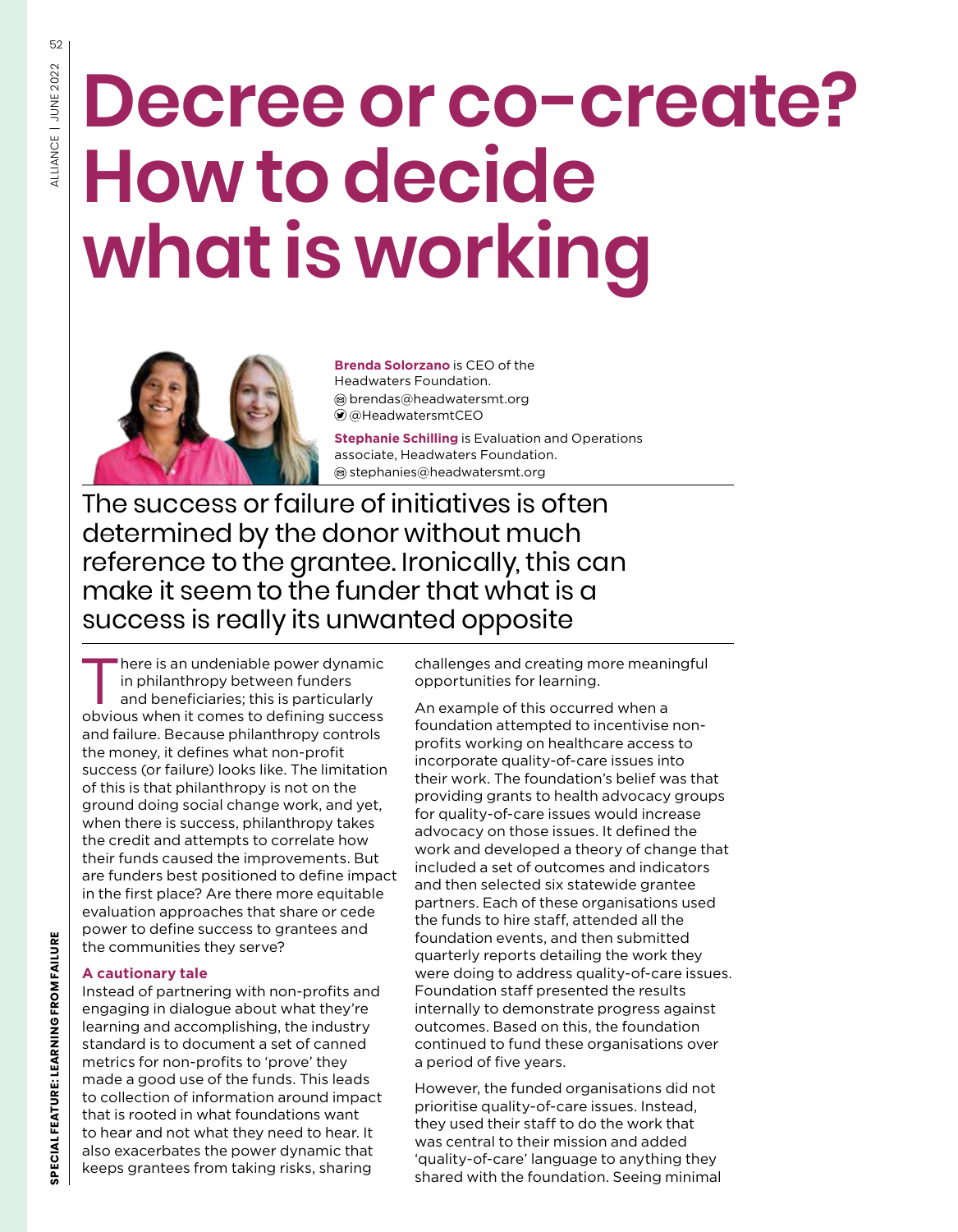

efforts to engage in quality-of-care issues, the foundation ended the programme. The story shared internally at the foundation was that advocacy organisations were not the right vehicle and so they stopped funding policy and advocacy efforts. Foundation staff did a lot of work upfront to set parameters and define success but very little to engage grantees in defining success or determining the need for this work. In other words, because the foundation set the agenda, it was they who defined success – and correspondingly failure. By their lights, the project failed.

#### **An alternative scenario**

The real failure in the example is the failure to draw the right conclusion – not that advocacy vehicles are the wrong vehicle, but that the industry standard approaches have limitations. Others, however, can learn that lesson. A common vision worked out between the foundation and nonprofits to determine what was needed to improve the health and well-being of their communities might produce both greater buy-in and better results – more effective use of resources and more importantly, real social change. So, how can funders and beneficiaries work together to co-create a learning approach that both sides are happy

## Internally, Headwaters was engaging staff and trustees in deep culture work to prepare to shift the paradigm of a foundation evaluating for impact and defining success to a culture of learning with the community and trust.

with? This work must start with building trusting relationships and shared power in defining and measuring impact for learning purposes. Before Headwaters Foundation – a healthcare conversion foundation in Western Montana – made a single grant or determined measures of success, its staff had a '500 cups of coffee' tour across its service area. Through this process, the foundation determined primary social concerns to prioritise. These early conversations also built trust as communities began to experience the process of relationship-building and problem-solving with foundation staff. Internally, Headwaters was engaging staff and trustees in deep culture work to prepare to shift the paradigm of a foundation evaluating for impact and defining success to a culture of learning with the community and trust.

#### **Above:**

Women4Wellness event – building trusting relationships.